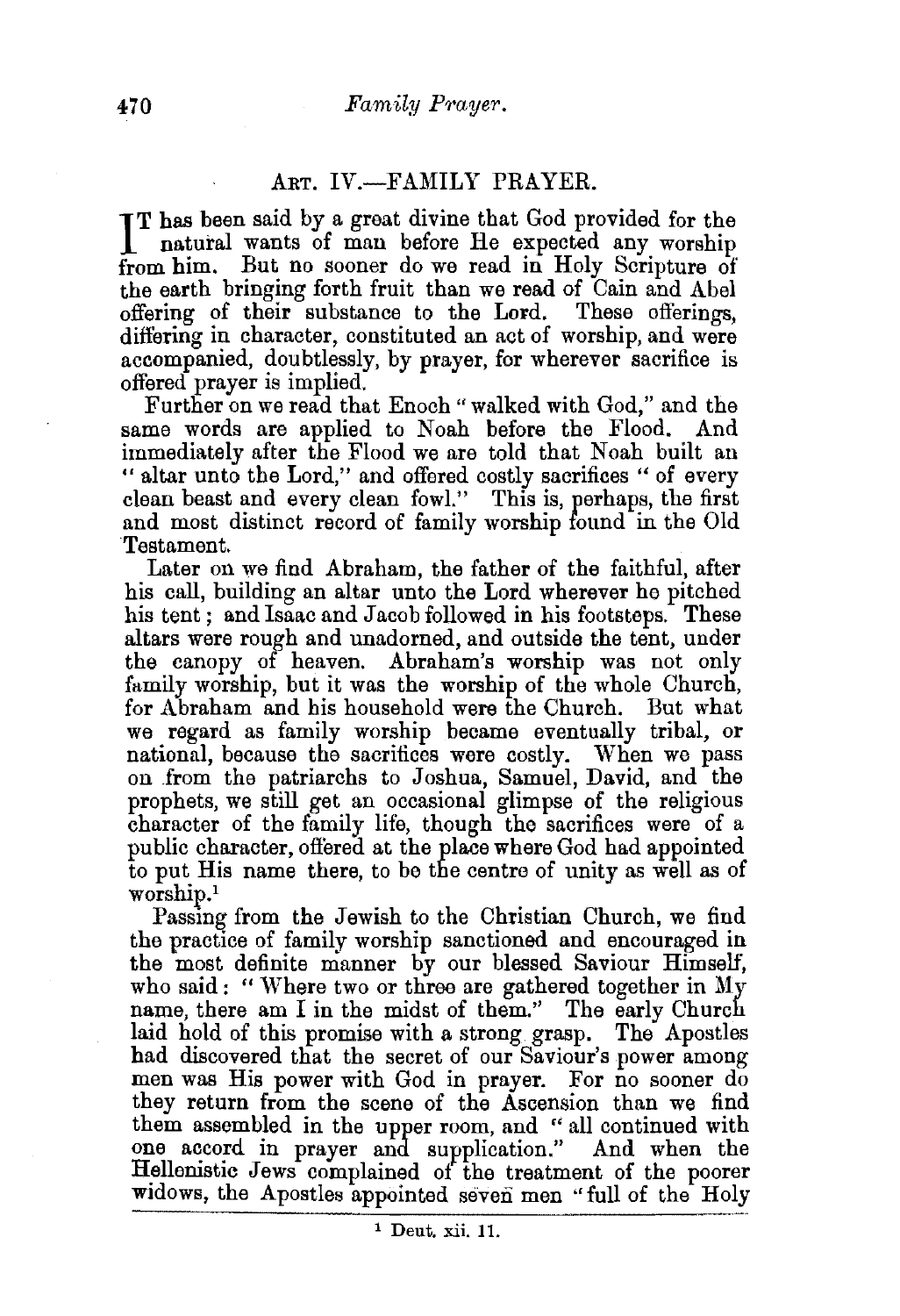Ghost and wisdom," to attend to this matter, " but we," they said, "will give ourselves continually to prayer, and to the ministry of the word."

They had no doubt appointed places where they met daily for prayer, and " breaking bread- $k\lambda$  w  $\tau$  or  $\epsilon$  war outov aptov -at home "-probably the upper room. But this laudable practice, born in the flush of the converts' first enthusiasm, was as impracticable as having "all things common," and the "first day of the week" becomes soon pre-eminently the day for public worship. But it may be safely assumed that those (like Cornelius the Gentile) who had always practised daily prayer, at fixed hours, under the old, were not likely to abandon it under the new, dispensation.

But the first day of the week-" the Lord's day," St. John calls it-was specially set apart to give instruction, to celebrate the Holy Eucharist (the New Testament knows nothing of the word "sacrament"), and to bear public testimony to the resurrection-the kernel of their creed. But we may safely say that Sunday worship is *not* sufficient. True, we are provided in the Prayer-Book with a form of "Prayer daily throughout the year," but ninety per cent. of our churches are closed except on Sunday, and possibly one service a week, followed by the indispensable sermon; often preached by a man who has to preach three sermons on Sunday. And the people love to have it so! A Welsh clergyman recently conferred with his people about keeping the church open for daily prayer, but they unanimously went against him. The following Sunday his text was, "Two men went up into the temple to pray"; and after a pause he said: "I am glad they did not come here, they could not have got in. Temple locked !"

I should rejoice to see all the churches in the land open daily for prayer, and to hear the bells ring throughout the island, at a special hour, for daily prayer. But the practical question comes, *Will* the people, *can* the people, attend 1 Not *one* in a hundred can, and in many places where daily services are held not one in a thousand *do* attend!

### ADVANTAGES OF DAILY FAMILY WORSHIP.

I believe family worship to be the *cradle* of the Church, and the *nursery* of national religion. It leaves an impression on the young which nothing else can. St. Timothy, St. Augustine, BIShop Patteson, and Livingstone are still, and ever will be, living witnesses of the power of prayer offered at the family altar. Family prayer is the family public worship. True, the public are not invited, neither were they always invited in the early Church. The family altar is to the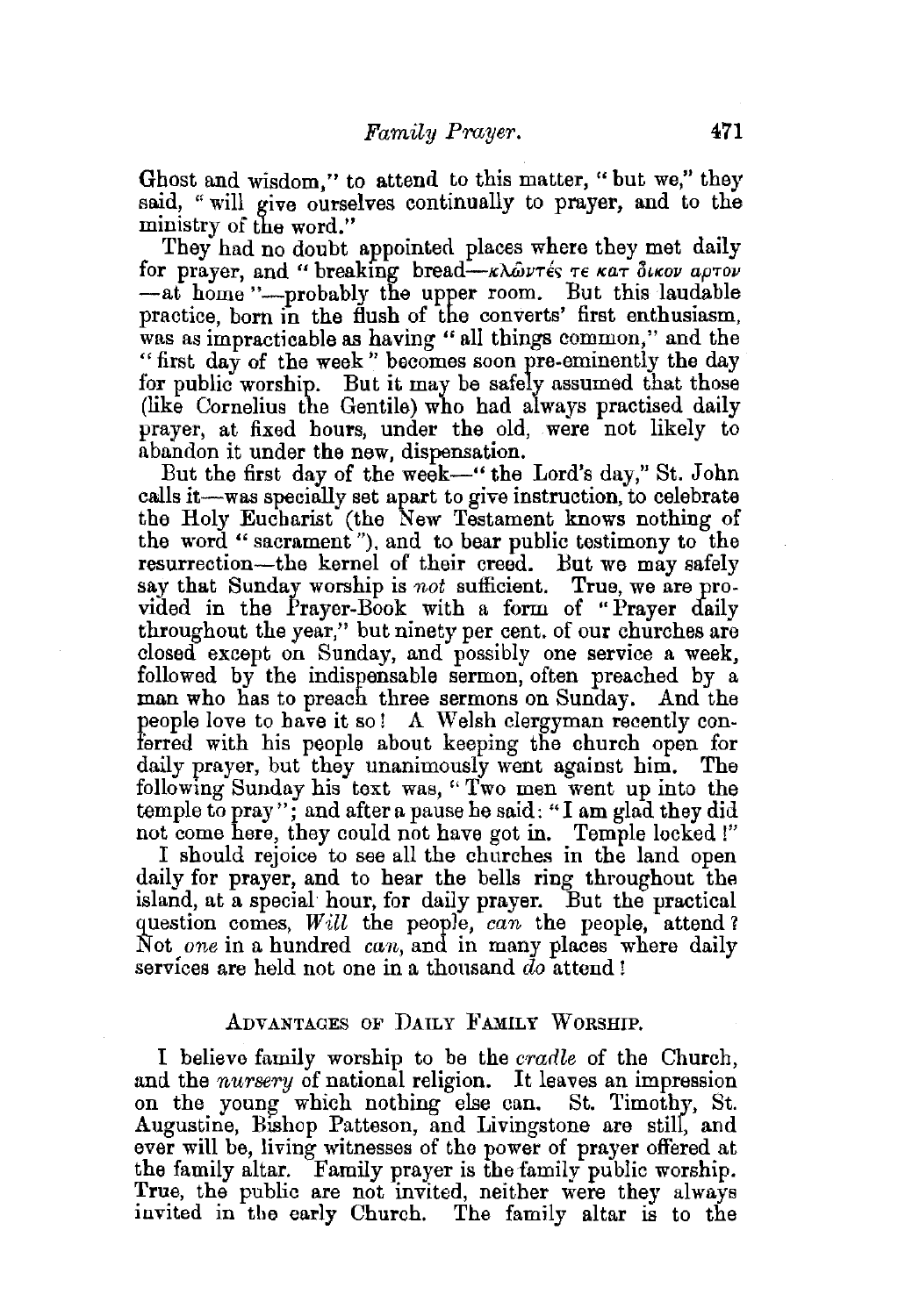household what the Church is to the parish : it is the centre of religious light, where each one may light his lamp from the holy fire.

Not only to children, but also to servants, it is an *inestimable* privilege to live in a home which is a centre of religious life and light.<br>Masters have *much* to answer for their servants. We have

an instance in the New Testament of a man who became a thief under Philemon but a saint under St. Paul. And I have myself known men whose servants became servants of Christ and members of His Church who had seldom darkened the church door before.

#### ITs DECLINE.

For more than twenty years I have watched and have tried to gauge the spiritual life of Wales, and have had frequent opportunities of making inquiries into the same subject in England.

The spiritual life of a country or community cannot always be measured by the number of churches and chapels. Undue rivalry in running up ecclesiastical fabrics where they are not wanted is not a sign of spiritual expansion, but of declension. Rivalry and dissension is the rum of Dissent. The congregations which flock to these chapels from party zeal and political motives are not a true index: to the inner life of the people. Neither do I think that the number of communicants marshalled up for Easter is a good criterion of the higher life of the Church. I should rather take the weekly or monthly average, and face the appalling disparity in numbers when compared with Easter, as a *real* test of holy life. Better still, taking the country at large, to take family worship.

In Wales from end to end I have asked the clergy and Nonconformist ministers this question: "Do you find that most of your people have family prayers ?" The answer is "No," never "Yes." In days gone by every Nonconformist deacon had family prayers daily, and the majority of the members. Exceptions were rare. At present the majority of the deacons and the great mass of the members never think of it-exceptions few.

When we turn to England we get the same reply. Churchmen who have family prayers are few-Nonconformists, I fear, fewer. The editor of a well-known periodical wrote lately to some leading Churchmen and Nonconformists on this subject, and found a general consensus of opinion that family worship was rapidly declining and falling into abeyance, especially among Nonconformists.

The Archbishop of Armagh, the Bishops of Gloucester and Ripon, are all agreed that the custom is declining. Dr. Parker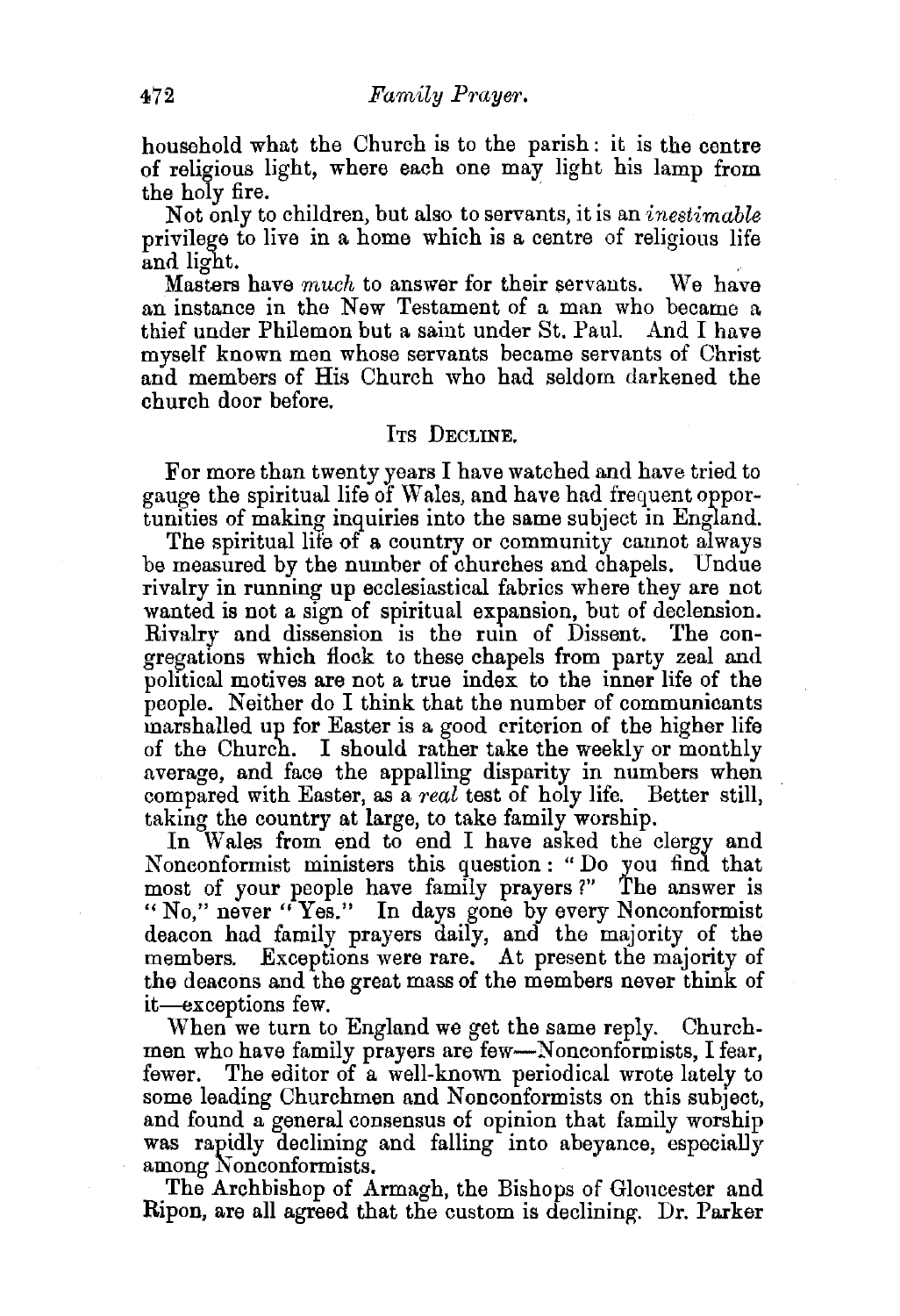says, "It is almost *extinct.*" Ian Maclaren (Dr. Watson) says, "It is on the decline." The Rev. Hugh Price Hughes says, "Family worship is declining." The editor of *Great Thoughts* (Rev. Dr. R. P. Downes) says:" I am sorry to record my strong impression, based on the experience of one who is entertained in a different house every Sunday and Monday in the year, that family worship is declining among Christian people generally." And the editor of the *British Weekly*  (Dr. Nicoll) says: "The practice of family worship is very decidedly declining."

## THE CAUSE OF DECLINE.

It is impossible to trace this neglect of family worship to *one* source. A larger number of varied forces often converge and combine in producing one result. The hurried life we lead, the multiplicity of periodicals and newspapers which find their way so quickly to the homes of the reading public, have practically dethroned the Bible as the family Book, and when the laity have ceased to read the Bible they will cease to listen to sermons, of which many are already weary, and walk out in some churches after the anthem; and soon, I fear, they will cease to attend Divine worship. The clergy have much more to fear from *ignorance* than from education. " Ignorance is the curse of God," says the great English poet, and ignorance of God's *Word* our Saviour Himself declared to be the parent of the *blindest* error.

But in all the replies I have seen, not *one* has dwelt on the misleading ideas abroad with regard to *extempore prayer.* In Wales, Scotland, and to a great extent in England, there is a prevalent belief that family prayers are of no avail unless the head of the family pours out his supplications before God as he is prompted by the Holy Spirit under the impulse of the moment.

This puritan idea the leading divines of the Reformation and post-Reformation had to face. Hooker vigorously opposed the attempt to introduce extempore prayer into the public services of the Church, saying : "The manifold confusions which they fall into where every man's private spirit and gift is the only bishop that ordaineth him to this ministry; the irksome deformities whereby, through endless and senseless effusions of indigested prayers, they oftentimes disgrace in the most insufferable manner the worthiest part of Christian duty." Again: "If prayers were no otherwise accepted of God than being conceived always new, according to the exigence of present occasions; if it be right to judge *Him* by our own bellies, and to imagine that He doth loathe to have the self-same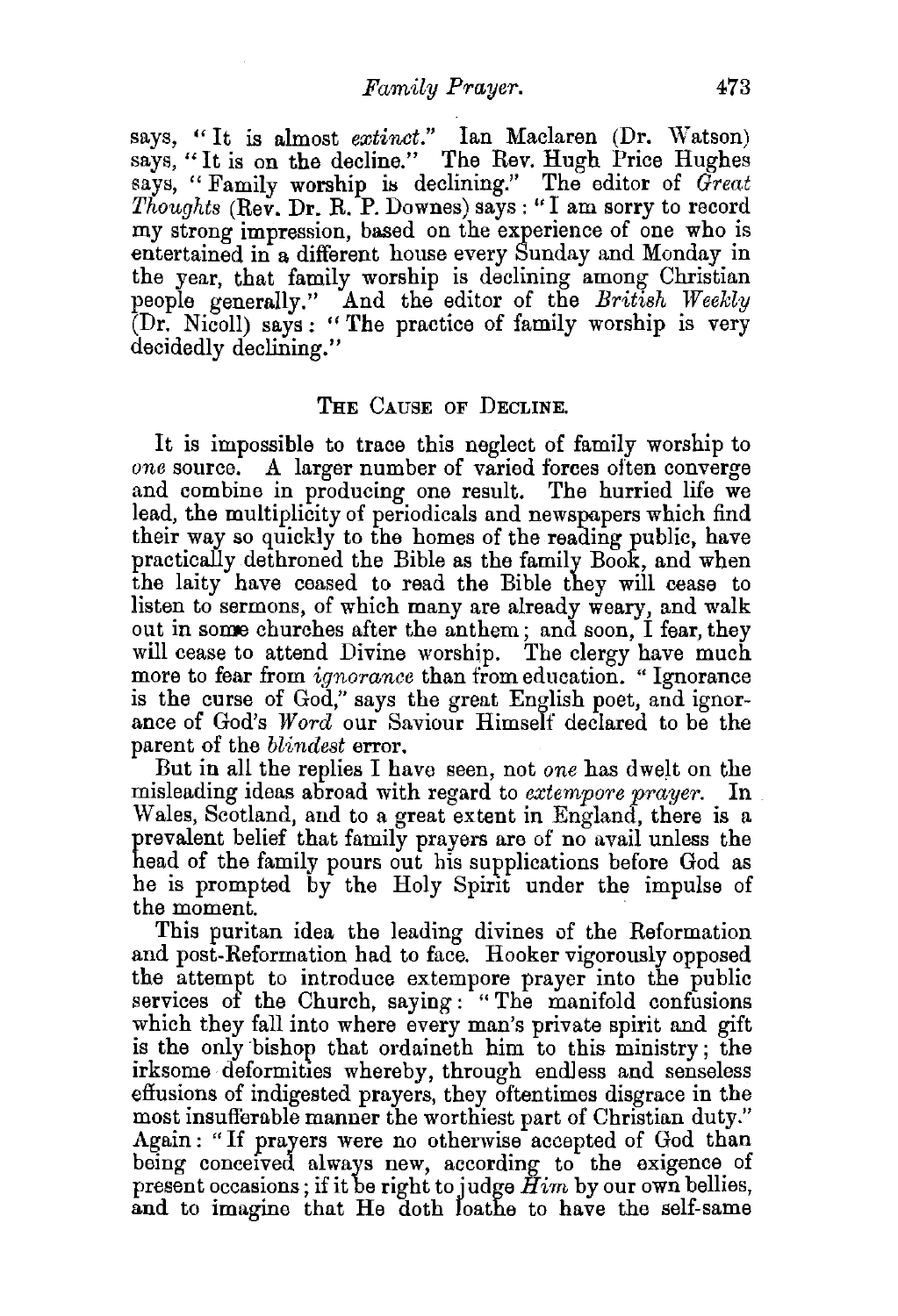supplications often iterated, even as we do to be every day fed without alteration or change of diet; if prayers be actions which ought to waste away themselves in the making  $\ldots$ surely we cannot excuse Moses who gave such an occasion of scandal to the world. . . ."

I have no hesitation in saying that multitudes of good Christian men shrink from attempting family prayer because they know that only one in a hundred can offer an extempore prayer with edification, little thinking that the extempore prayer soon becomes a set form of prayer, however skilful the suppliant. Robert Flockhart, when he had been greatly impressed by a street preacher at Edinburgh, urged his father to begin family prayer. The father said : "But, Robbie, I can nae pray." "Very well, father," said Robbie; "just tell the Lord that, and that will do to begin."

#### REMEDY.

Would it not be a good plan to give instruction on the subject from the pulpit, and, while in no way condemning extempore prayer, point out the advantages of set forms of prayer with responses-let us emphasize this-for public worship in the family? Even the Nonconformists begin to feel and acknowledge this; and Mr. Price Hughes recommends their people to kneel down and "say the Lord's Prayer together, and this alone will bring blessings."

But the most effectual way of introducing family prayer into any parish perhaps would be the plan once adopted by an incumbent of a country parish in Suffolk. He went to a farmer and asked permission to come and conduct family prayers for him. The offer was willingly accepted. The Vicar. went every evening, until at last the farmer felt almost ashamed to drag the Vicar there to do what he himself ought to do, and said, "I can do it myself, sir, now quite well," and thanked him much. Then the Vicar went on to the next, and the same process was pursued.

When he entered that parish not one farmer had, but when he left only one had not, family prayers, and that one would not let him come in l

I have known a Welsh clergyman who lodged with Nonconformists of the first water, and never darkened the church door. He knew they had no family prayers, and so he seized every opportunity of assembling them together for prayer, and Sunday evening after a hard day's work, as a rule, was the *only* time he could find them together. The new hfe of the Church there dates from the advent of that clergyman into that parish.